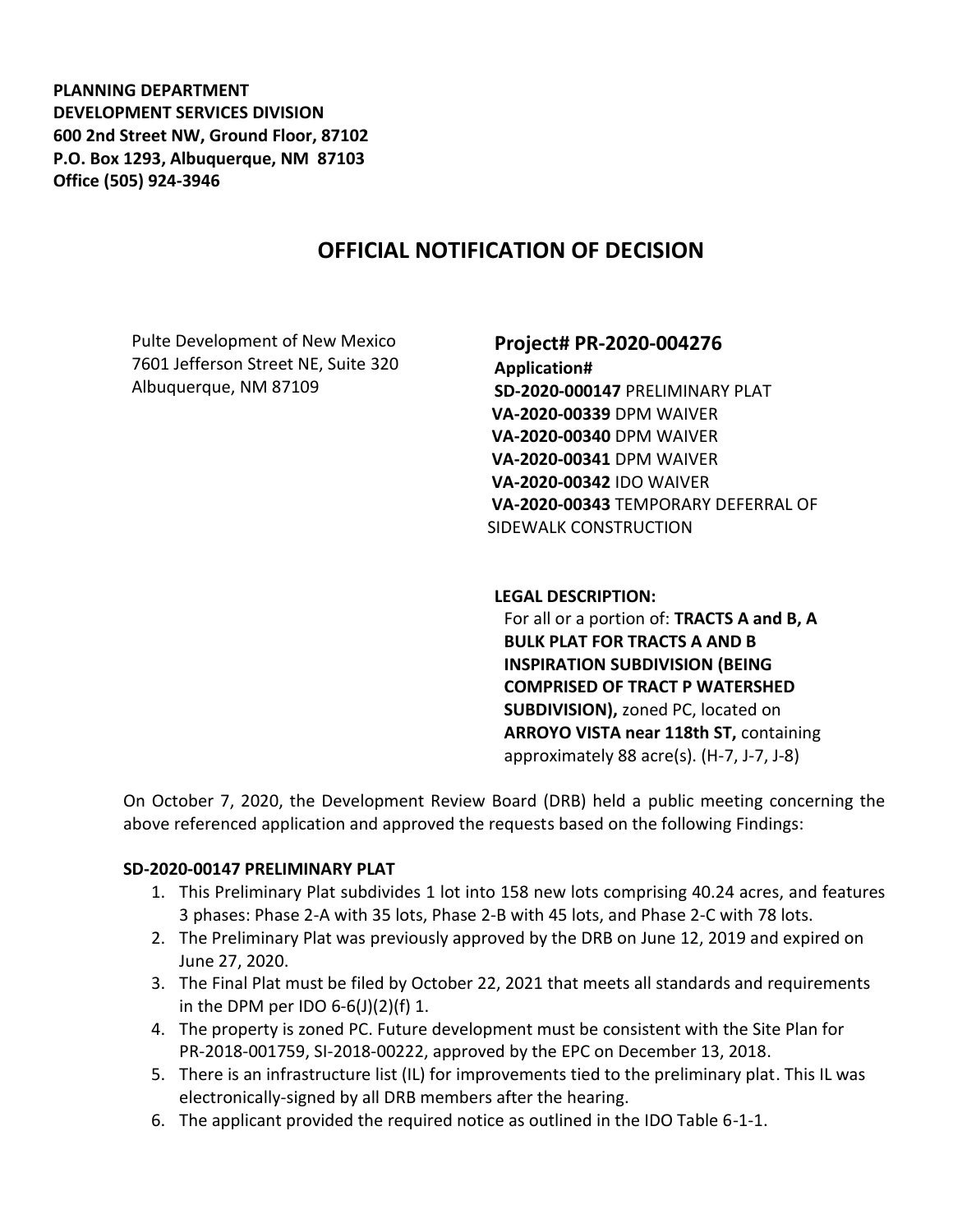#### **VA-2020-00339 DPM WAIVER**

- 1. The applicant proposes a waiver to the DPM standard to permit right-of-way and pavement widths for Angel Fire Road and Soda Springs Drive as depicted on the Preliminary Plat. The request is justified because both roads are anticipated to have less than 100 average weekday daily traffic.
- 2. The applicant provided the required notice as outlined in the IDO Table 6-1-1.

### **VA-2020-00340 DPM WAIVER**

- 1. The applicant proposes a waiver to the DPM standard to permit 5 locations where there is a 75-foot centerline radius; 2 locations on Bear Valley Lane, 1 location on Mammoth Street, 1 location on Copper Mountain Drive, and 1 location on Mount Rose Lane. This request is justified because the 5 locations will have no public thoroughfare and the vehicular speeds will be low allowing for a tighter turning radius.
- 2. The applicant provided the required notice as outlined in the IDO Table 6-1-1.

### **VA-2020-00341 DPM WAIVER**

- 1. The applicant proposes a waiver to the DPM standard to permit a 4-tier retaining wall on the north side of Soda Spring Drive, adjacent to Mount Rose Lane, and southeast of Mammoth Street, as well as some interior locations as depicted on the Variance Exhibit. This request is justified because the tiered retaining wall on Soda Spring Drive and Mount Rose Lane will have a proposed grade that will be lower than the open space to the north.
- 2. The applicant provided the required notice as outlined in the IDO Table 6-1-1.

### **VA-2020-00342 IDO WAIVER**

- 3. The applicant proposes a waiver to IDO 6-6(L)(3)(b) to waive the sidewalk on the north side of Angel Fire Lane and Soda Springs Drive, the west side of Mount Rose Lane, and the east side of Deer Valley Lane and Gateway Lane at the main entrances off of Arroyo Vista Boulevard. This request is justified because in the case of the north side of Angel Fire Lane and Soda Springs Drive it will match the existing sidewalks in Del Webb Phase 2, in the case of the east side of Deer Valley Lane and Gateway Lane it will permit only one pedestrian gate at the entrances, and in all cases will still provide pedestrian connections on the opposite sides of the respective streets.
- 4. The applicant provided the required notice as outlined in the IDO Table 6-1-1.

### **VA-2020-00343 TEMPORARY DEFERRAL OF SIDEWALK CONSTRUCTION**

- 1. The applicant proposes the temporary deferral of sidewalk construction as depicted on the Sidewalk Exhibit. The deferral is acceptable to the Board. The deferral allows the deferred sidewalks to be constructed as the development builds out. If the sidewalks were constructed all at once, they could be damaged during the construction process.
- 2. Transportation engineering had no objections.
- 3. The sidewalk is shown on the infrastructure list.